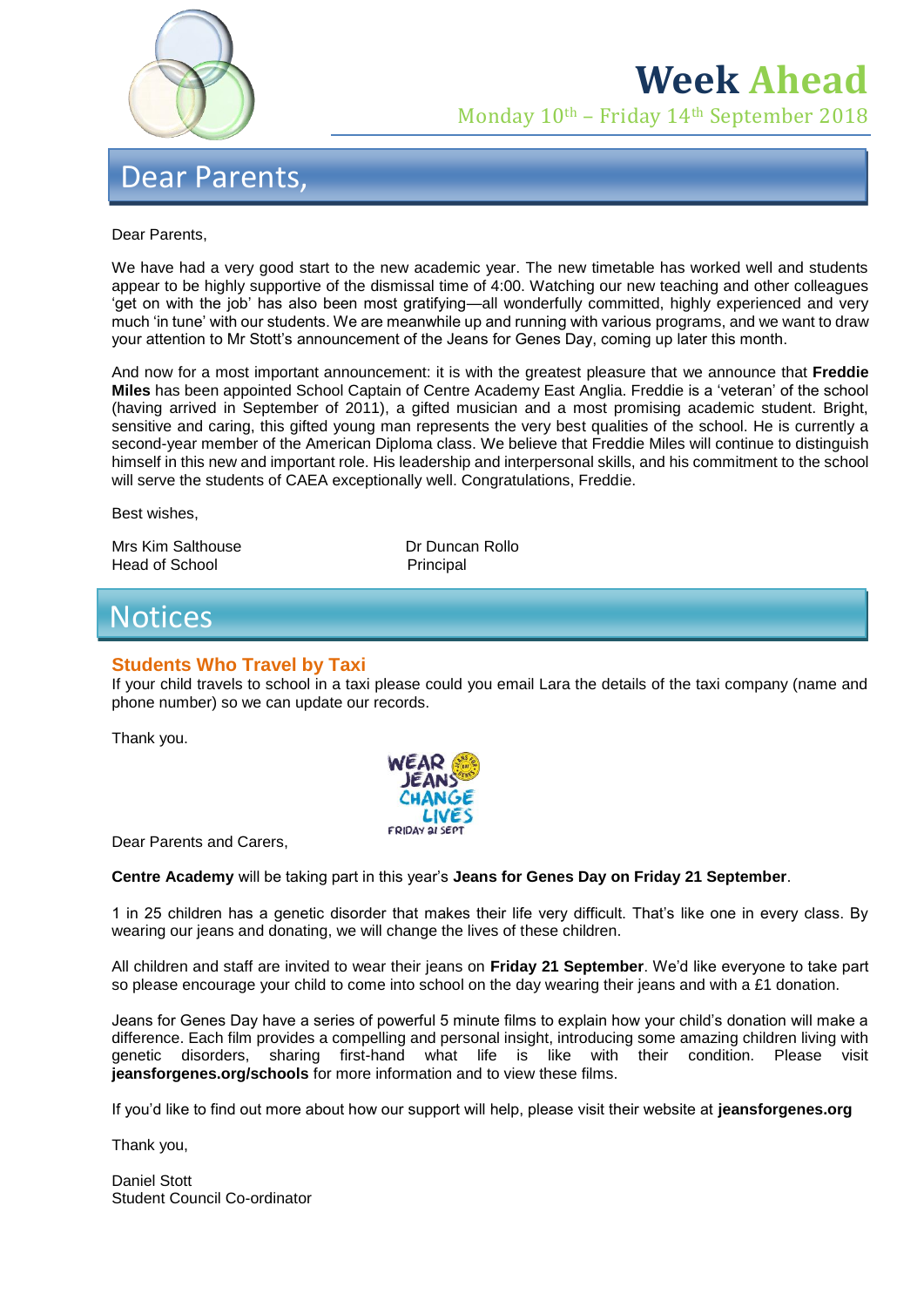

### **Students Who Travel by Taxi**

Please could parents ensure that their child's taxi is informed if a child is to be absent from school and does not need to be collected by the taxi. It has come to light on a number of occasions that taxis have arrived at the school at the end of the day to collect students to return home. We have had to explain that the child has been collected for medical appointments/or sent home unwell.

Thank you.

## **School Diaries**

Please could all parents check with their children that they have their school diaries. These should have homework assignments written in. Teachers are also checking these diaries to ensure that all parents and students are aware of the demands being made on the children. The diaries are especially helpful in facilitating communication between class tutors and parents.

#### **Sunday boarding arrangements**

Please can Parents let Mr Thompson know in advance, either by email at [athompson@centreacademy.net,](mailto:athompson@centreacademy.net) or by phone or text message on 07555 416172. This is so that we have numbers for food on Sunday evening and numbers for pick up from Stowmarket train station. Boarders should either arrive at Centre Academy no earlier than 7pm if coming directly or be picked up from Stowmarket train station. Thank you for your cooperation in this matter.

#### **Boarding House Telephone Numbers:**

Mr Thompson and Mrs Dent can now be contacted on the following mobile numbers during the week, Monday from 8.00 am to Friday 3.00pm. Please can any arrangements for Sunday evening boarding be made in advance prior to 3.00pm on the Friday. The Care Staff do not stay on site at the weekend and will be out of contact during this period.

Thank you for your cooperation in this matter. **Coach House** Mr Thompson -01449 738922 or 07555 416 172 Mr Stott -07847 719 073 **Main House** Mrs Dent - 01449 736404 or 07555 416 173

### **Gentle Reminders:**

- $\triangleright$  If you child requires any medication, please ensure that this is handed into the office or Mrs Beadman. Medication will need to be in its original packet along with the relevant paperwork. The item must be clearly labelled with the students name and the instructions of administration.
- $\triangleright$  Students must not be sent to school if they have a fever/sickness or are feeling ill. Students should be fever/sickness free for 48 hours before returning to school to protect other students from contact with potentially contagious illnesses. Parents will be contacted by the medical staff on duty if a child shows symptoms of illness while in school.
- $\triangleright$  Could all students bring stationery in to school for their lessons, e.g. pens/pencils and crayons.
- $\triangleright$  Please check and sign homework diaries every week; the diaries are a very important tool to communicate with teachers and parents.
- $\triangleright$  All female students are to wear either trousers or skirts with thick tights when participating in drama lessons or drama activities after school.
- $\triangleright$  During the summer please ensure your child has sun cream, a sun hat and appropriate glasses with them; all items should be marked with the child's name.

| <b>Autumn Term 2018</b>            |                                                     |
|------------------------------------|-----------------------------------------------------|
| Friday 19th October 2018           | Harvest Festival - 12.00pm - All Parents Welcome    |
| Friday 19th October 2018           | School Finishes - 2.00 pm                           |
| <b>Half Term:</b>                  | Friday 19th October 2018 - Sunday 4th November 2018 |
| Monday 5 <sup>th</sup> November    | <b>Term Commences</b>                               |
| 2018                               |                                                     |
| Wednesday 7 <sup>th</sup> November | Bonfire Night & Talent Presentation - 5.30pm        |
| 2018                               |                                                     |
| Friday 23 <sup>rd</sup> November   | <b>Parents Meetings</b>                             |
| 2018                               |                                                     |